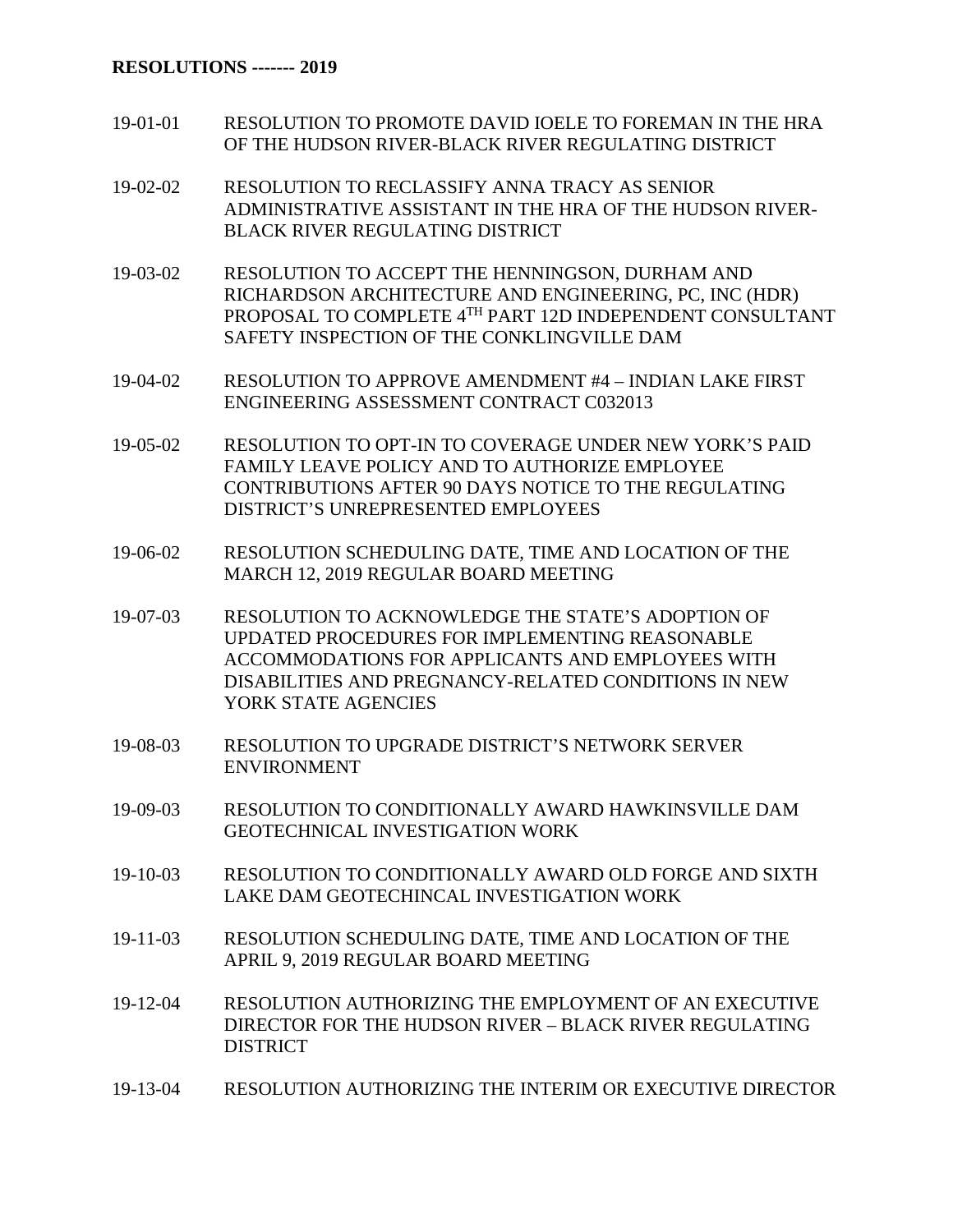TO NEGOTIATTE TEMPORARY MONTH TO MONTH LEASE EITH DF ACQUISITIONS LLC FOR ADDITIONAL ALBANY OFFICE

- 19-14-04 RESOLUTION TO SATISFY ANNUAL REVIEW AND APPROVAL OF THE REGULATING DISTRICT'S INVESTMENT POLICY
- 19-15-04 RESOLUTION TO SATISFY ANNUAL REVIEW AND APPROVAL OF THE REGULATING DITRICT'S PROCUREMENT POLICY
- 19-16-04 RESOLUTION TO ANNUALLY REVIEW AND APPROVE THE REGULATING DISTRICT'S DISPOSITION OF PROPERTY GUIDELINES PURSUANT TO SECTION 2896(1) OF THE PUBLIC AUTHORITITES LAW
- 19-17-04 RESOLUTION APPROVING BUDGET AND FINANCIAL PLAN REQUIRED PURSUANT TO SECTION 2801 OF PUBLIC AUTHORITIES LAW
- 19-18-04 RESOLUTION SCHEDULING DATE, TIME AND LOCATION OF THE MAY 14, 2019 REGULAR BOARD MEETING
- 19-19-05 RESOLUTION AUTHORIZING THE EMPLOYMENT OF A DEPUTY CHIEF FISCAL OFFICER FOR THE HUDSON RIVER- BLACK RIVER REGULATING DISTRICT
- 19-20-05 RESOLUTION REVISING THE EMPLOYMENT RULES AND BENEFIT GUIDELINES FOR MANAGEMENT /EXEMPT EMPLOYEES
- 19-21-05 RESOLUTION AUTHORIZING TH EXECUTIVE DIRECTOR TO NEGOTIATE TEMPORARY MONTH TO MONTH LEASE WITH DF ACQUISITIONS LLC FOR ADDITIONAL ALBANY OFFICE
- 19-22-05 RESOLUTION AUTHORIZING THE EMPLOYMENT OF INTERNS IN SATISFACTION OF GOVERNOR CUOMO'S "NEW YORK LEADERS-STUDENT INTERN PROGRAM"
- 19-23-05 RESOLUTION TO ACKNOWLEDGE COMPLIANCE WITH THE STATEWIDE INFORMATION TECHNOLOGY SOCIAL MEDIA POLICY (NYS-P11-001)
- 19-24-05 RESOLUTION TO APPROVE WEBCASTING SERVICES AGGREEMENT WITH GRANICUS, INC.
- 19-25-05 RESOLUTION TO AWARD AUDIT SERVICES WORK TO GALLEROS ROBINSON CERTIFIED ACCOUNTANTS, LLP FOR FISCAL YEAR ENDING JUNE 30, 2019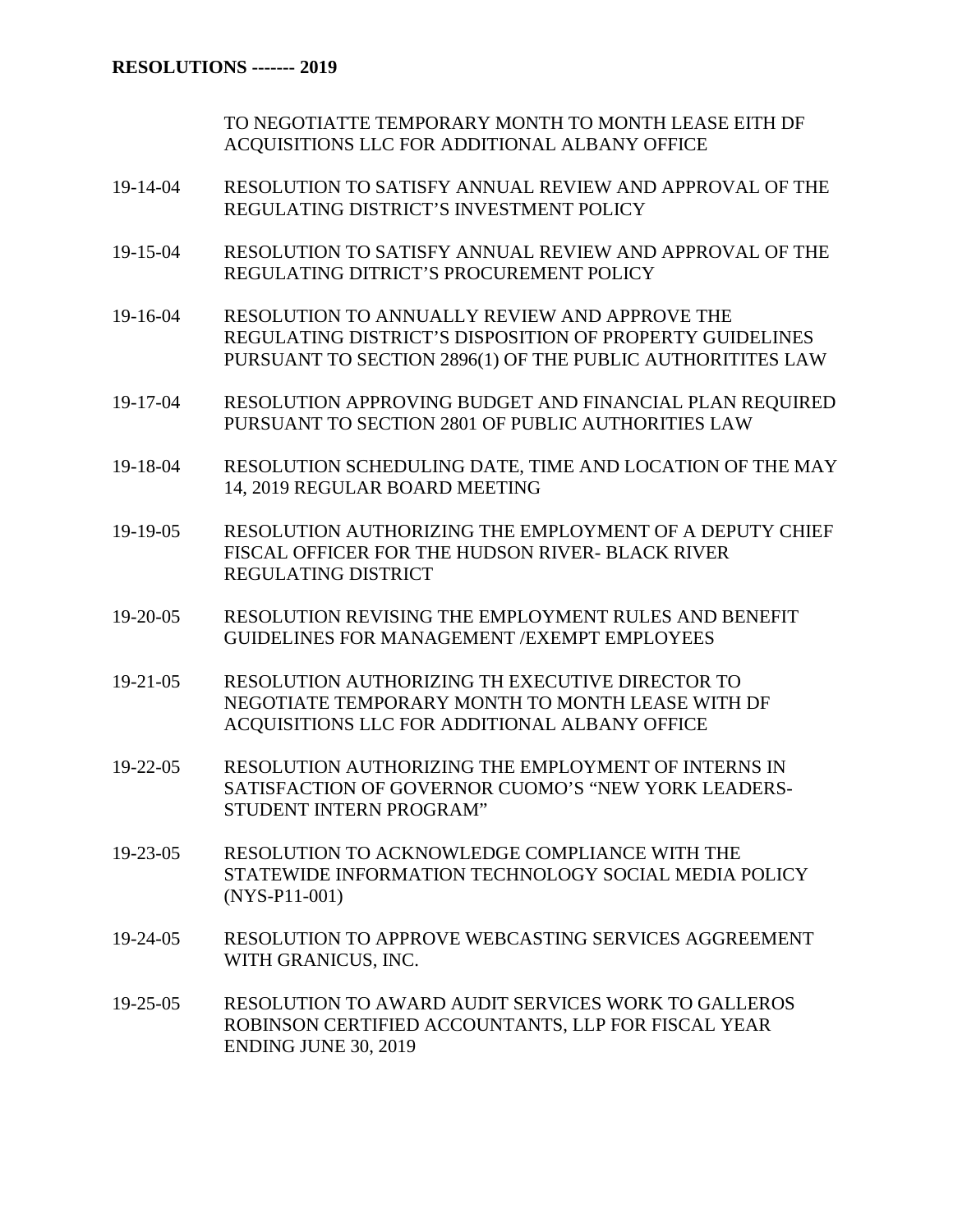## **RESOLUTIONS ------- 2019**

- 19-26-05 RESOLUTION SCHEDULING DATE, TIME AND LOCATION OF THE JUNE 11, 2019 REGULAR BOARD MEETING
- 19-27-06 RESOLUTION TO APPROVE INSURANCE PROPOSAL FOR POLICY YEAR JULY 1, 2019 THROUGH JUNE 30, 2020
- 19-28-06 RESOLUTION TO APPROVE THE ANNUAL ASSESSMENT FOR THE OPERATION AND MAINTENANCE OF STORAGE RESERVOIRS IN THE BLACK RIVER AREA FOR THE SECOND YEAR OF THE THREE-YEAR BUDGET PERIOD BEGINNING JULY 1, 2019 THROUGH JUNE 30, 2020
- 19-29-06 RESOLUTION TO APPROVE THE ANUUAL ASSESSMENT FOR THE OPERATION AND MAINTENANCE OF STORAGE RESERVOIRS IN THE HUDSON RIVER AREA FOR THE SECOND YEAR (JULY 1,2019-JUNE 30, 2020) OF THE THREE-YEAR BUDGET PERIOD BEGINNING JULY 1, 2018
- 19-30-06 RESOLUTION TO APPROVE THE STATE SHARE FOR THE OPERATION AND MAINENANCE OF STORAGE RESERVOIRS IN THE BLACK RIVER AREA FOR THE SECOND YEAR (JULY 1, 2019- JUNE 30, 2020) OF THE THREE-YEAR BUDGET PERIOD BEGINNING JULY 1, 2018
- 19-31-06 RESOLUTION TO APPROVE THE STATE SHARE FOR THE OPERATION AND MAINENANCE OF STORAGE RESERVOIRS IN THE HUDSON RIVER AREA FOR THE SECOND YEAR (JULY 1, 2019- JUNE 30, 2020) OF THE THREE-YEAR BUDGET PERIOD BEGINNING JULY 1, 2018
- 19-32-06 RESOLUTUION AUTHORIZING THE EMPLOYMENT OF A PLANT OPERATOR IN THE HUDSON RIVER AREA
- 19-33-06 RESOLUTION SCHEDULING DATE, TIME AND LOCATION OF THE JULY 9, 2019 REGULAR BOARD MEETING
- 19-34-07 RESOLUTION AUTHORIZING THE EXECUTIVE DIRECTOR TO NEGOTIATE AND ENTER INTO AN AGREMEMENT WITH BAKER PUBLIC RELATIONS
- 19-35-07 RESOLUTION SCHEDULING DATE, TIME AND LOCATION OF THE SEPTEMBER 10, 2019 GOVERNANCE COMMITTEE AND REGULAR BOARD METTINGS
- 19-36-09 RESOLUTION AUTHORIZING THE EMPLOYMENT OF A CHIEF FISCAL OFFICER FOR THE HUDSON RIVER-BLACK RIVER REGULATING DISTRICT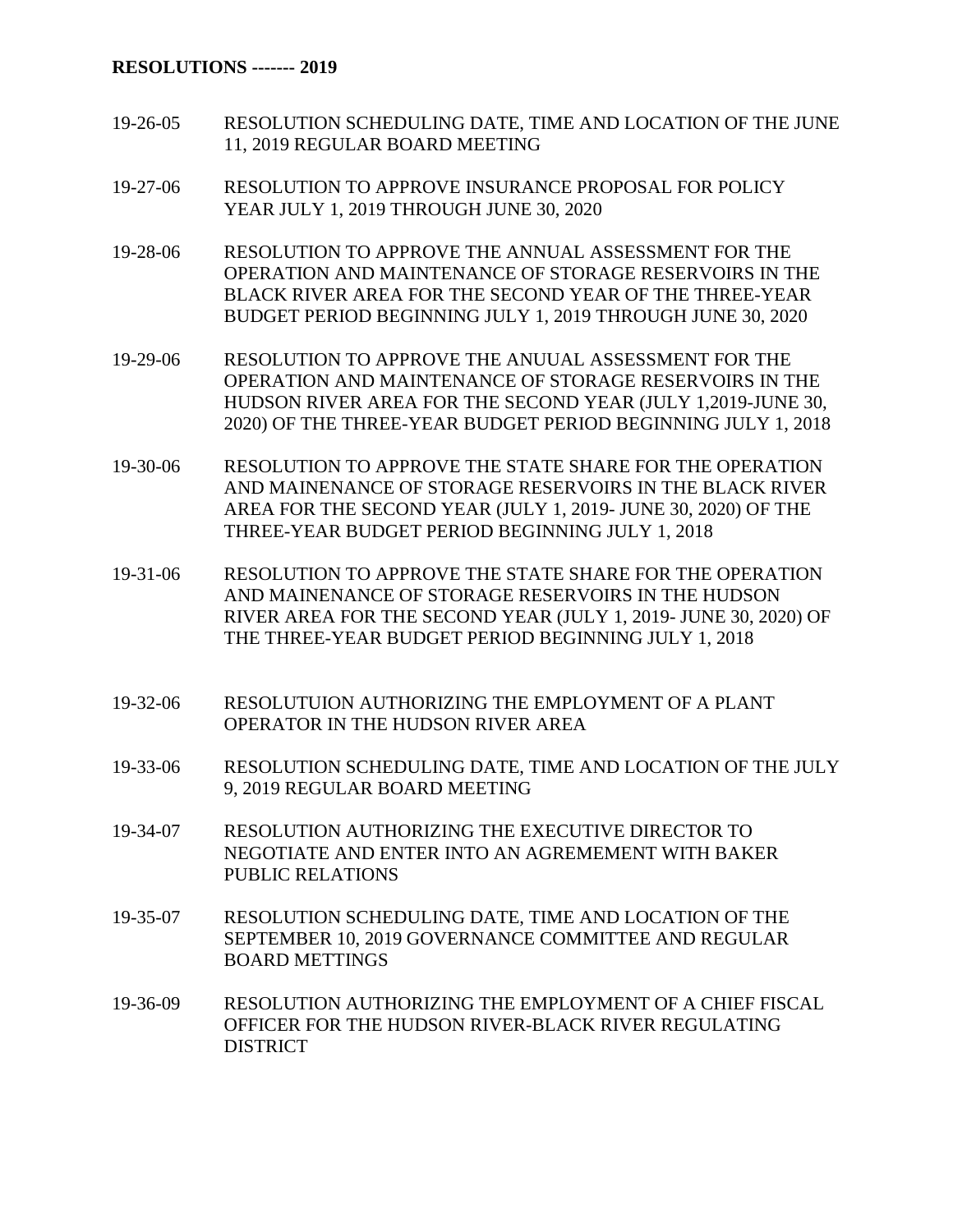- 19-37-09 RESOLUTION TO AUTHORIZE THE PURCHASE OF A SLOPE MOWER FOR THE MAINTENANCE OF THE CONKLINGVILLE DAM SITE
- 19-38-09 RESOLUTION TO ACCEPT PAUL C RIZZO ENGINNERING-NEWORK, PLLC AMENDMENT #1 PROPOSAL TO PERFORM COMPLETION OF SEISMIC STABILITY AND LIQUEFACTION & DEFORMATION ANALYSIS OF THE STILLWATER DAM
- 19-39-09 RESOLTUION TO ACCEPT HENNINGSON, DURHAM & RICHARDSON ARCHITECTURE AND ENGINEERING, P.C. (HDR) AMENDMENT #1 PROPORAL TO COMPLETE WORK NECESSARY TO RESPOND TO FERC'S ADDITIONAL REQUEST
- 19-40-09 RESOLUTION SCHEDULING DATE, TIME AND LOCATION OF THE OCTOBER 8, 2019 REGULAR BOARD MEETING
- 19-41-10 RESOLUTION APPOINTING A SECRETARY AND TREASURER
- 19-42-10 RESOLUTION SCHEDULING DATE, TIME AND LOCATION OF THE NOVEMBER 13, 2019 REGULAR BOARD MEETING
- 19-43-10 RESOLUTION OF THE HUDSON RIVER-BLACK RIVER REGULATING DISTRICT HONORING RICHARD J. FERRARA, CHIEF FISCAL OFFICER
- 19-44-11 RESOLUTION TO AWARD MANAGED NETWORK SERVICES AGREEMENT TO LOGICAL NET CORPORATION
- 19-45-11 RESOLUTION TO APPOINT AN INTERNAL CONTROL OFFICE**R**
- 19-46-11 RESOLUTION AUTHORIZING THE REGULATING DISTRICT TO RETAIN A CONSULTING FIRM FOR INSURANCE AND RISK MANAGEMENT SERVICES
- 19-47-11 RESOLUTION TO ACCEPT ATLANTIC TESTING LABORATORIES, LIMITED'S (ATL) PROPOSAL TO COMPLETE SUBSURFACE SOIL SAMPLING AT STILLWATER DAM IN SUPPORT OF SEISMIC STABILITY ANALYSES WORK BEING COMPLETED BY PAUL C. RIZZO ENGINEERING
- 19-48-11 RESOLUTION TO AUTHORIZE A THREE-YEAR SUBSCRIPTION FOR ONLINE LEGAL RESEARCH THROUGH THOMSON REUTERS